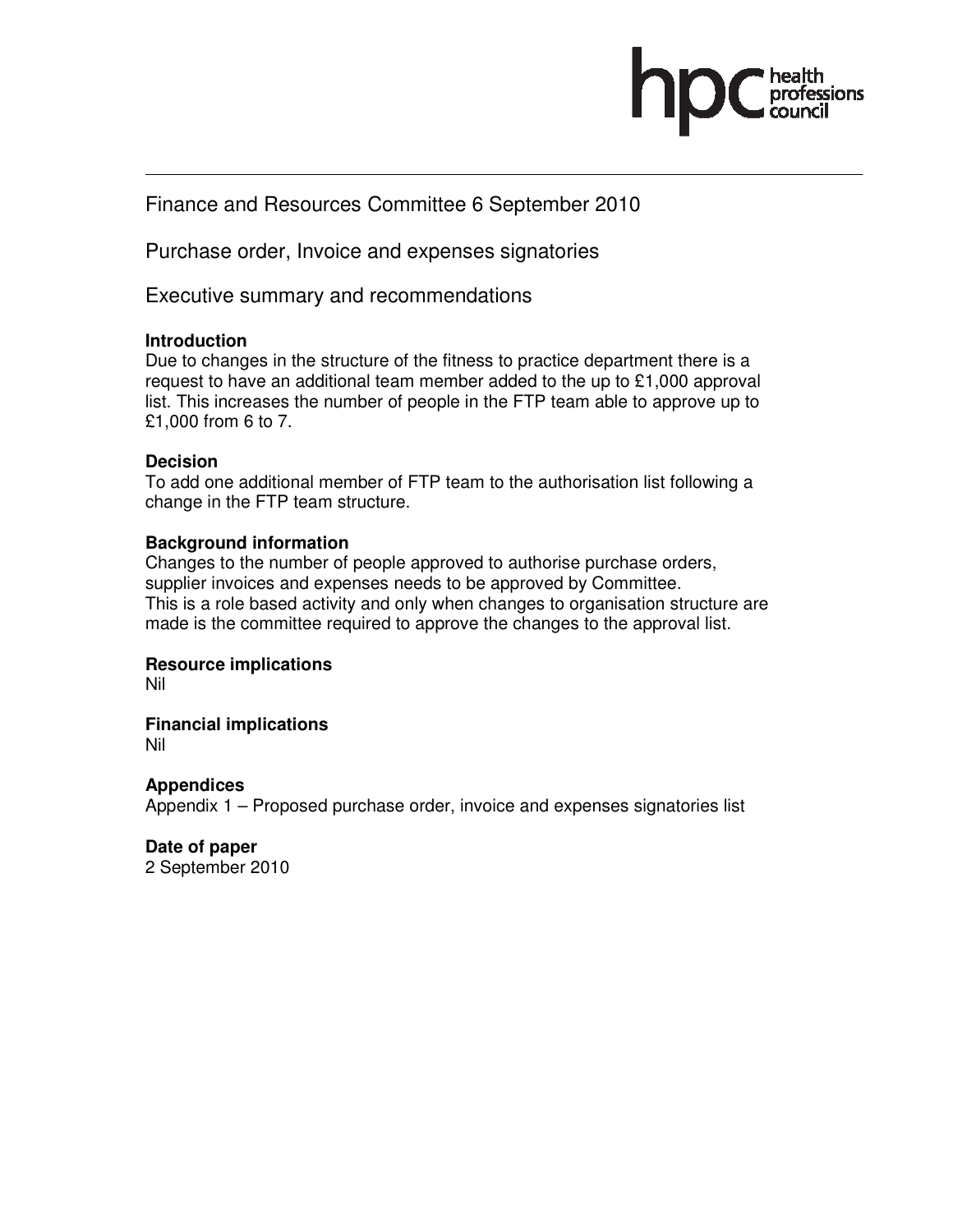### HEALTH PROFESSIONS COUNCIL

#### PURCHASE ORDER, INVOICE and EXPENSES - SIGNATORIES

#### REVISED 1st September 2010

The Signatures below are those allowed to authorise purchase orders, invoices & expense claims. The list will be maintained and kept by Finance.

| Chair                                              | >£25k Anna Van Der Gaag        |                               |
|----------------------------------------------------|--------------------------------|-------------------------------|
| Chair of Finance and<br><b>Resources Committee</b> | >£25k Richard Kennett          |                               |
| Chief Executive &<br>Registrar                     | <£25k Marc Seale               |                               |
| Communications                                     | <£8000 Jacqueline Ladds        |                               |
|                                                    | <£1000 Vacant                  |                               |
|                                                    | <£1000 Mark Potter             |                               |
| Operations                                         | <£8000 Greg Ross Sampson       |                               |
|                                                    | <£8000 Roy Dunn                |                               |
| Approvals & Monitoring                             | <£8000 Abigail Gorringe        | maternity leave from 12.02.10 |
|                                                    | Acting up <£8000 Osama Ammar   | Effective from 12.02.10       |
|                                                    | <£1000 Tracey Samuel-Smith     |                               |
|                                                    | Acting up <£1000 Paula Lescott | Jul10 to Dec10                |
| Finance                                            | <£8000 Gary Butler             |                               |
|                                                    | <£1000 Charlotte Milner        |                               |
| <b>Fitness to Practise</b>                         | <£8000 Kelly Johnson           |                               |
|                                                    | <£8000 Eve Seall               |                               |
|                                                    | <£8000 Alison Abodabam         |                               |
|                                                    | <£1000 Gary Rope               |                               |
|                                                    | <£1000 Corrado Palmas          |                               |
|                                                    | <£1000 Jameel Anweer           |                               |
|                                                    | <£1000 Zoe Maguire             |                               |
|                                                    | <£1000 Sabrina Adams           |                               |
|                                                    | <£1000 Paul Robson             |                               |
|                                                    | <£1000 Ciara O'Dwyer           |                               |
| Human Resources                                    | <£8000 Teresa Haskins          |                               |
| Partners                                           | <£8000 Kathryn Neuschafer      |                               |